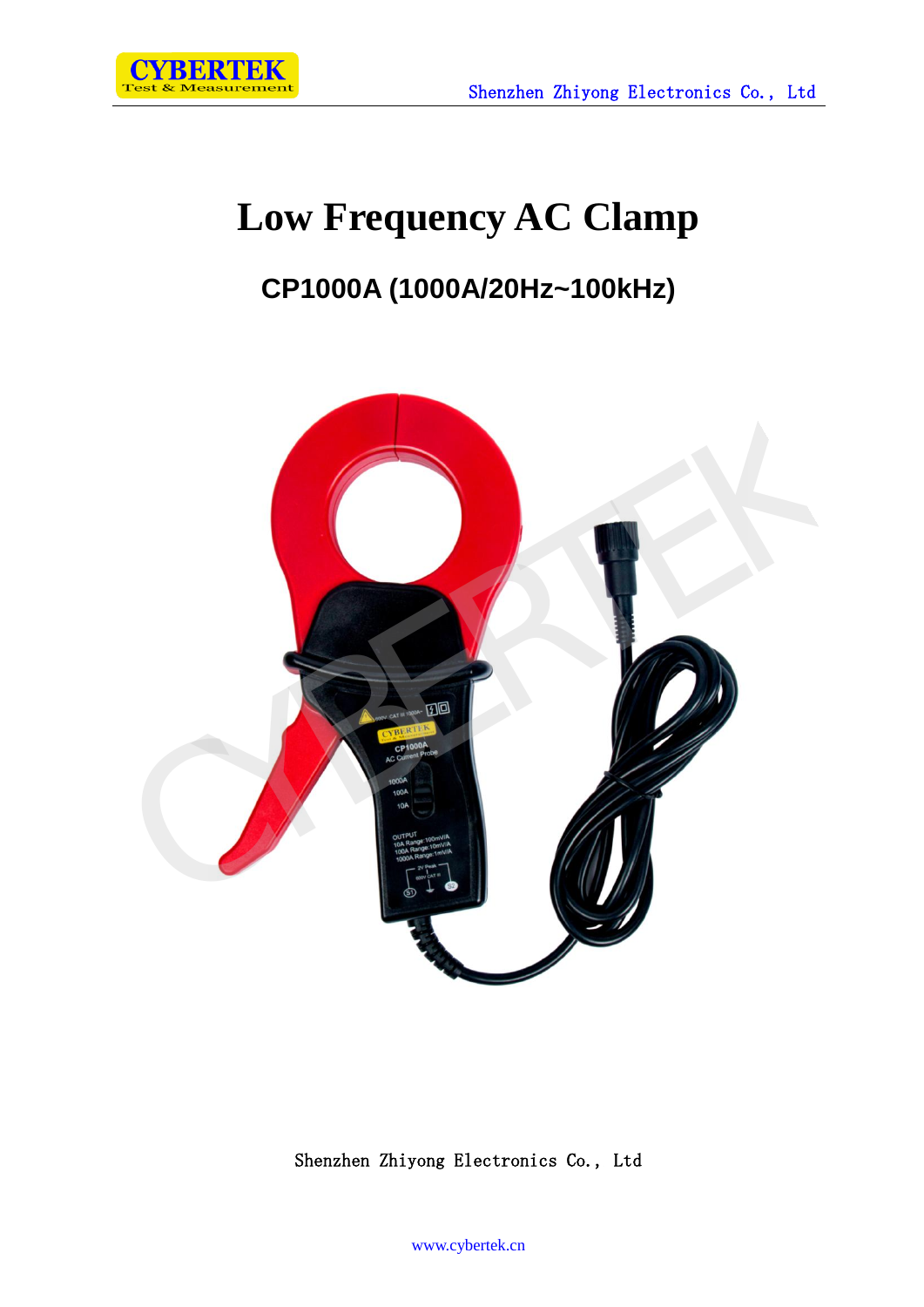### **For your safety**

Please strictly follow the safety tips below. If you don't follow the instruction, the potential consequences could damage the machine or hurt the users. We will not be responsible for any problem caused by violating the rules



- Make sure the product is used in rated voltage and current range.
- Do not open the shell or try to connect cable during operation
- Do not use the probe in moist or combustible environment
- Make sure the device is dry and clean before using.
- If there's anything wrong with the product, please contact us immediately. Do not open the shell and

try to repair the machine or worse incident could occur.

#### **1. Summary**

**CP1000A** current probe is used for alternating current testing. The current under test reaches effective value of 1000A, peak value of 2000A, bandwidth of 100 kHz. Clamp diameter is around 54mm. With its standard BNC output port, CP1000A can be connected to the oscilloscope of any brand. It has three optional ranges and test small current easily. The additional optional accessories BNC to banana plug can realize the connection with digital multi-meter. CP1000A can be widely used in the testing like motor drive, inverter, power switch and avionics. CYBERTEK

#### **2. Product and Accessories**



Clamp description



**1. Clamp:** used to fix the cable under test, diameter around 54mm

**2. Range selection: provide three ranges: 10A(100mV/A), 100A(10mV/A), 1000A(1mV/A)**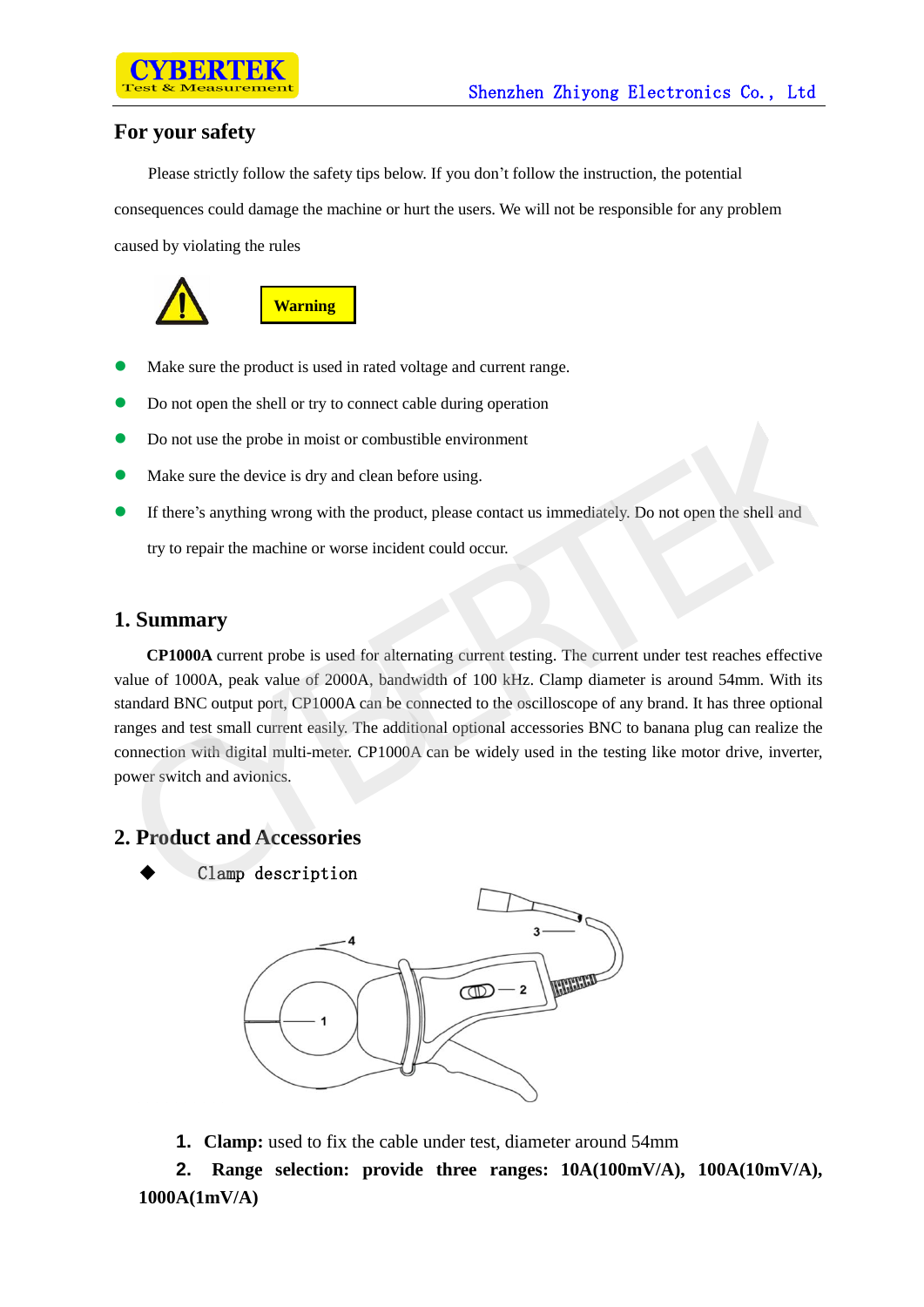

**3.** Output cable: around 2m with standard BNC output port

**4.** Current indication direction: the current flow through the current direction is counted positive, otherwise it is negative.

#### Accessories



#### **3. Product Specification**

|                                               |                                 | U                                            |         |          |
|-----------------------------------------------|---------------------------------|----------------------------------------------|---------|----------|
|                                               | <b>3. Product Specification</b> | Optional: BNC (female) to banana plug (male) |         |          |
| Range                                         |                                 | <b>10A</b>                                   | 100A    | 1000A    |
| <b>Continuous Current</b>                     |                                 | 10Arms                                       | 100Arms | 1000Arms |
| <b>Peak Value Current</b>                     |                                 | 30Apk                                        | 300Apk  | 2000pk   |
| <b>Current Transfer Ratio</b>                 |                                 | 100mV/A                                      | 10mV/A  | 1mV/A    |
| Bandwidth                                     |                                 | 20Hz~100kHz                                  |         |          |
| Rising time                                   |                                 | $≤3.5\mu s$                                  |         |          |
|                                               | 0.1A1A                          | $≤2\%$                                       |         |          |
|                                               | 1A10A                           | $≤1\%$                                       |         |          |
| Accuracy                                      | 10A100A                         | $≤0.5%$                                      |         |          |
|                                               | 100A1000A                       | ≤0.3%                                        |         |          |
| Relationship between<br>position and accuracy |                                 | 0.2%(Typical)                                |         |          |
| Clamp diameter                                |                                 | 54mm                                         |         |          |
| <b>Output Port</b>                            |                                 | <b>BNC</b>                                   |         |          |
| Output Cable length                           |                                 | 2m                                           |         |          |
| Safety Level                                  |                                 | 600V CATIII                                  |         |          |
| Operating<br>Temperature/ Humidity            |                                 | -10°C~55°C,80% or less                       |         |          |
| Storing Temperature/<br>Humidity              |                                 | -40℃~70℃,80% or less                         |         |          |
| <b>Operating Altitude</b>                     |                                 | 2000m                                        |         |          |
| Size (Length* Width*<br>Height)               |                                 | 216*115*45mm                                 |         |          |
| Weight                                        |                                 | 695g                                         |         |          |
|                                               |                                 |                                              |         |          |